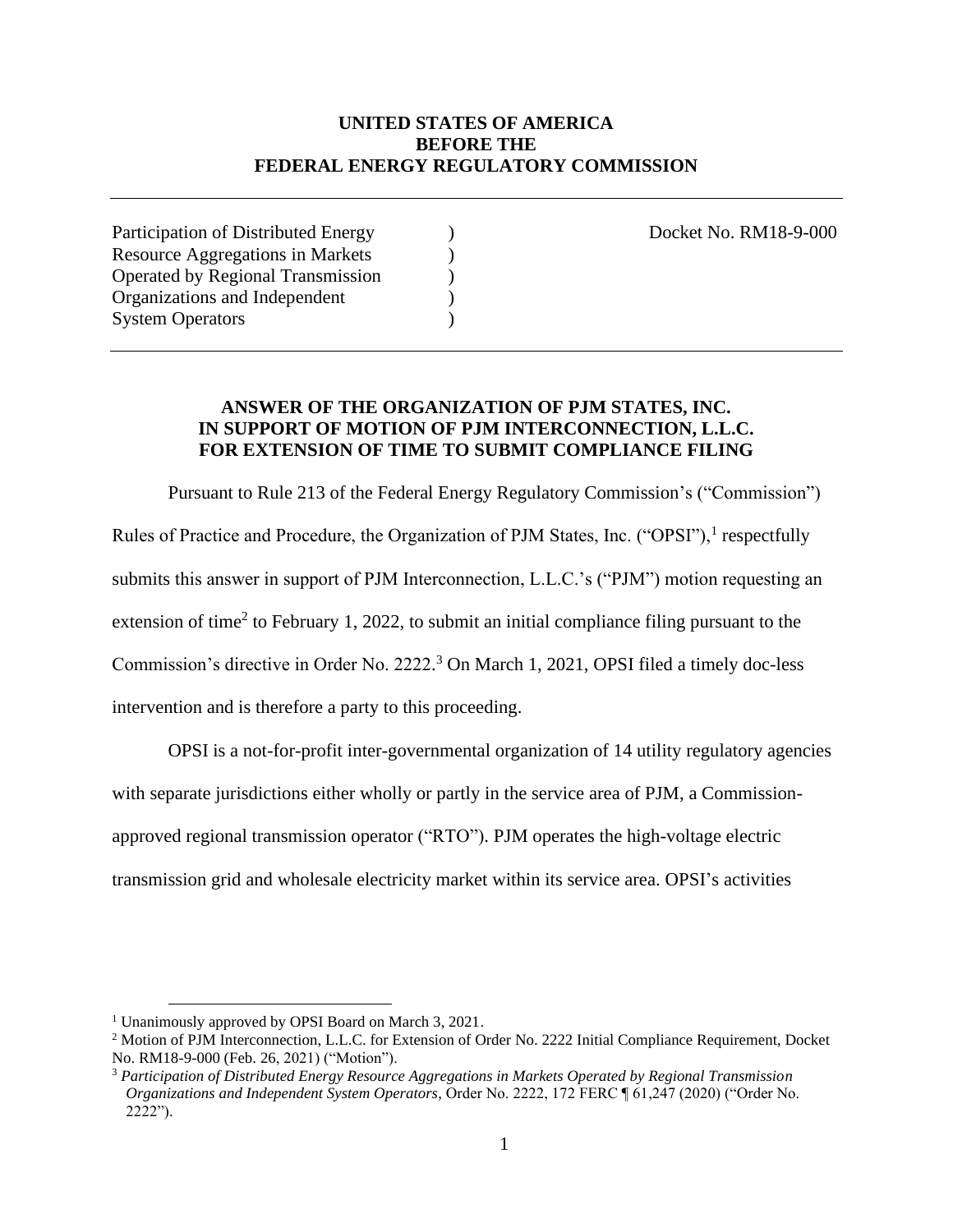include, but are not limited to, coordinating data or issues analyses and policy formulation related to PJM, its operations, its Independent Market Monitor, and related Commission matters.

#### **I. COMMENTS**

On February 26, 2021, PJM filed a Motion requesting the Commission grant an extension of time to February 1, 2022, to submit its initial compliance filing in response to Order No. 2222. The initial compliance filing deadline as the Commission directed in Order No. 2222 is July 19, 2021 and does not provide adequate time for the complex and thorough processes PJM is diligently embarking upon to develop such a compliance filing. Good cause therefore exists for granting the requested extension of time, as further set forth in PJM's Motion and below. With good cause the Commission has legal authority to extend the time as requested in PJM's motion.<sup>4</sup>

OPSI is actively engaged in the process of working with PJM in developing its Order No. 2222 compliance filing. Within that context, OPSI has already identified a number of areas that will require further study, analysis and resolution. As OPSI's primary focus under Order No. 2222 has been on coordination between the RTO/ISO, Aggregator, and Distribution Utility, and the role of relevant electric retail regulatory authorities, the task of complying with the entirety of Order No. 2222 is more substantial than the collection of legitimate and significant challenges identified by OPSI. Ensuring full compliance with Order No. 2222 through complete consideration and resolution of all issues that may arise, including but not limited to by use of PJM's stakeholder process and other collaborations, requires an extension of time as PJM requests in its Motion.

 $4$  Fed. R. Civ. P.  $6(b)(1)(A)$ .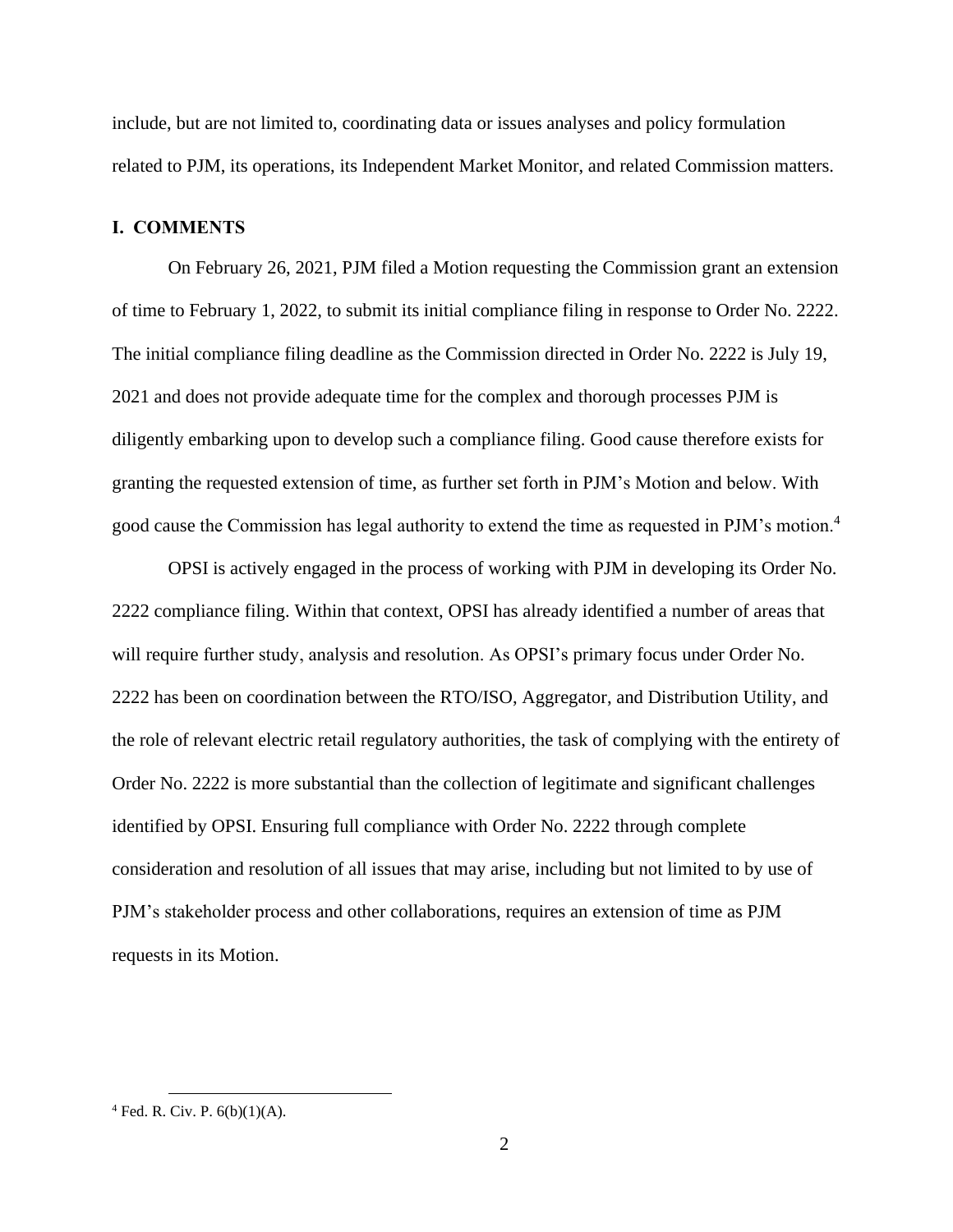# **II. CONCLUSION**

Wherefore, OPSI respectfully requests that the Commission grant PJM's Motion as requested, and extend the compliance filing deadline in this proceeding to February 1, 2022.

Respectfully Submitted,

*/s/ Gregory V. Carmean* Executive Director Organization of PJM States, Inc. 700 Barksdale Road, – Suite 1 Newark, DE 19711 Tel 302-266-0914 Email: greg@opsi.us Dated: March 3, 2021